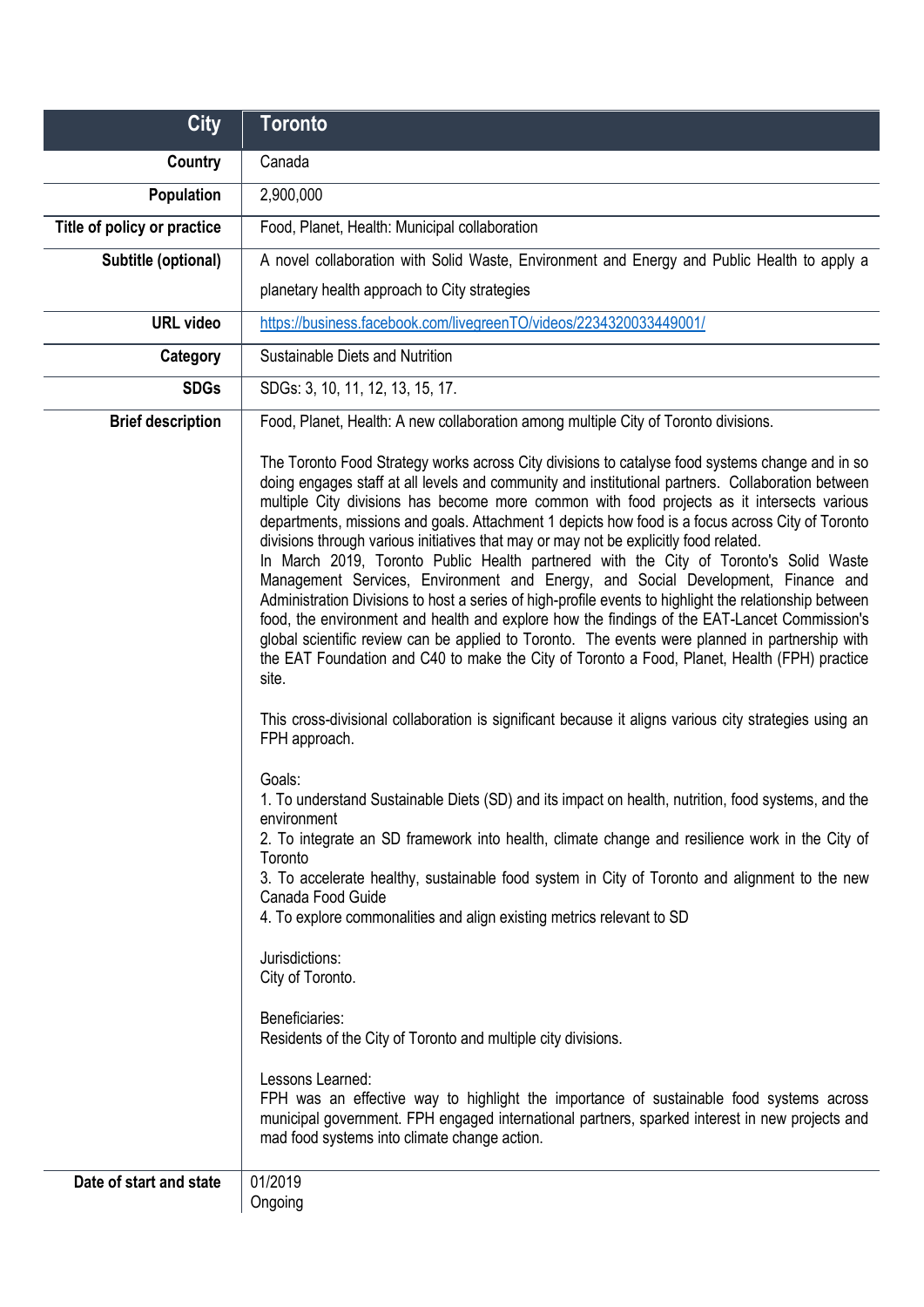| (ongoing/completed)            |                                                                                                                                                                                                                                                                                                                                                                                                                                                                                                                                                                                                                                                                                                                                                                                                                                                                                                                                                                                                                                                                                                                                                                                                                                                                                                                                                                  |
|--------------------------------|------------------------------------------------------------------------------------------------------------------------------------------------------------------------------------------------------------------------------------------------------------------------------------------------------------------------------------------------------------------------------------------------------------------------------------------------------------------------------------------------------------------------------------------------------------------------------------------------------------------------------------------------------------------------------------------------------------------------------------------------------------------------------------------------------------------------------------------------------------------------------------------------------------------------------------------------------------------------------------------------------------------------------------------------------------------------------------------------------------------------------------------------------------------------------------------------------------------------------------------------------------------------------------------------------------------------------------------------------------------|
| <b>Actors and stakeholders</b> | Toronto Public Health (multiple directorates);<br>$\bullet$                                                                                                                                                                                                                                                                                                                                                                                                                                                                                                                                                                                                                                                                                                                                                                                                                                                                                                                                                                                                                                                                                                                                                                                                                                                                                                      |
| involvement                    | <b>Environment and Energy Division;</b>                                                                                                                                                                                                                                                                                                                                                                                                                                                                                                                                                                                                                                                                                                                                                                                                                                                                                                                                                                                                                                                                                                                                                                                                                                                                                                                          |
|                                | Solid Waste Management Services;                                                                                                                                                                                                                                                                                                                                                                                                                                                                                                                                                                                                                                                                                                                                                                                                                                                                                                                                                                                                                                                                                                                                                                                                                                                                                                                                 |
|                                | Social Development Finance and Administration.                                                                                                                                                                                                                                                                                                                                                                                                                                                                                                                                                                                                                                                                                                                                                                                                                                                                                                                                                                                                                                                                                                                                                                                                                                                                                                                   |
|                                | <b>Institutional Partners:</b>                                                                                                                                                                                                                                                                                                                                                                                                                                                                                                                                                                                                                                                                                                                                                                                                                                                                                                                                                                                                                                                                                                                                                                                                                                                                                                                                   |
|                                | <b>EAT Foundation;</b>                                                                                                                                                                                                                                                                                                                                                                                                                                                                                                                                                                                                                                                                                                                                                                                                                                                                                                                                                                                                                                                                                                                                                                                                                                                                                                                                           |
|                                | $C40$ ;                                                                                                                                                                                                                                                                                                                                                                                                                                                                                                                                                                                                                                                                                                                                                                                                                                                                                                                                                                                                                                                                                                                                                                                                                                                                                                                                                          |
|                                | Laurier Centre for Sustainable Food Systems;                                                                                                                                                                                                                                                                                                                                                                                                                                                                                                                                                                                                                                                                                                                                                                                                                                                                                                                                                                                                                                                                                                                                                                                                                                                                                                                     |
|                                | Various community and academic partners.                                                                                                                                                                                                                                                                                                                                                                                                                                                                                                                                                                                                                                                                                                                                                                                                                                                                                                                                                                                                                                                                                                                                                                                                                                                                                                                         |
|                                | International Speakers:                                                                                                                                                                                                                                                                                                                                                                                                                                                                                                                                                                                                                                                                                                                                                                                                                                                                                                                                                                                                                                                                                                                                                                                                                                                                                                                                          |
|                                | Fabrice DeClerck, EAT-Lancet Commission;                                                                                                                                                                                                                                                                                                                                                                                                                                                                                                                                                                                                                                                                                                                                                                                                                                                                                                                                                                                                                                                                                                                                                                                                                                                                                                                         |
|                                | David Miller, C40;<br>$\bullet$                                                                                                                                                                                                                                                                                                                                                                                                                                                                                                                                                                                                                                                                                                                                                                                                                                                                                                                                                                                                                                                                                                                                                                                                                                                                                                                                  |
|                                | Makiko Taguchi, FAO.                                                                                                                                                                                                                                                                                                                                                                                                                                                                                                                                                                                                                                                                                                                                                                                                                                                                                                                                                                                                                                                                                                                                                                                                                                                                                                                                             |
| Approach                       | 1. Assess municipal strategies and their synergies with sustainable diets (Attachment 2);                                                                                                                                                                                                                                                                                                                                                                                                                                                                                                                                                                                                                                                                                                                                                                                                                                                                                                                                                                                                                                                                                                                                                                                                                                                                        |
|                                | 2. Engage city divisions to join a Food, Planet, Health (FPH) collaborative;                                                                                                                                                                                                                                                                                                                                                                                                                                                                                                                                                                                                                                                                                                                                                                                                                                                                                                                                                                                                                                                                                                                                                                                                                                                                                     |
|                                | 3. Work with external and international partners to secure support;                                                                                                                                                                                                                                                                                                                                                                                                                                                                                                                                                                                                                                                                                                                                                                                                                                                                                                                                                                                                                                                                                                                                                                                                                                                                                              |
|                                | 4. Develop objectives and goals of collaboration (Attachment 3);<br>5. Launch a FPH event and host workshops for decision makers, community partners and city                                                                                                                                                                                                                                                                                                                                                                                                                                                                                                                                                                                                                                                                                                                                                                                                                                                                                                                                                                                                                                                                                                                                                                                                    |
|                                | staff;                                                                                                                                                                                                                                                                                                                                                                                                                                                                                                                                                                                                                                                                                                                                                                                                                                                                                                                                                                                                                                                                                                                                                                                                                                                                                                                                                           |
|                                | 6. Document process using innovation pathway (Attachment 4);                                                                                                                                                                                                                                                                                                                                                                                                                                                                                                                                                                                                                                                                                                                                                                                                                                                                                                                                                                                                                                                                                                                                                                                                                                                                                                     |
|                                | 7. Work with the staff to embed FPH lens in city strategies.                                                                                                                                                                                                                                                                                                                                                                                                                                                                                                                                                                                                                                                                                                                                                                                                                                                                                                                                                                                                                                                                                                                                                                                                                                                                                                     |
| Innovation                     | The Food, Planet, Health collaboration demonstrates how municipal government can work across<br>departments to prioritize food systems and accomplish city goals. The innovation with the food,<br>planet health initiative is creating and expanding non-traditional collaborations within city<br>government. For example, Toronto Public Health worked closely with their Solid Waste<br>Management Services division to further both the City's food strategy and its long-term waste<br>strategy by focusing on food system waste reduction along the value chain. Breaking down the<br>silos that often plague city's municipal departments improves alignment with city goals and better<br>collaboration within city government. Finding synergies begins by a thorough analysis of the<br>current work that is happening with the municipality. Using the Milan Urban Food Policy Pact<br>Indicators as a guide, the city of Toronto was able to solidify partnerships beyond the Public<br>Health division with other departments based on shared goals and objectives. The collaboration<br>enabled the Toronto Food Strategy to encourage other city divisions to integrate a food, planet,<br>health approach in city strategies such as Transform TO (Toronto's climate change action plan),<br>circular economy and poverty reduction strategies. |
| Impact                         | The Food, Planet Health collaboration puts into action several MUFPP indicators in the<br>Governance and Sustainable Diets and Nutrition Work streams:<br>Governance n1, n2, n3, n4, n5 (see attachment 5)<br>Sustainable Diets and Nutrition n14 (see attachment 1)                                                                                                                                                                                                                                                                                                                                                                                                                                                                                                                                                                                                                                                                                                                                                                                                                                                                                                                                                                                                                                                                                             |
|                                | This practice described is a deep dive into indicator n14 which looks at the "number of city-led or<br>supported activities to promote sustainable diets." Not only do the practice quantifies the number<br>of city-led activities, the food, planet, health collaboration nurtures the synergy between them.                                                                                                                                                                                                                                                                                                                                                                                                                                                                                                                                                                                                                                                                                                                                                                                                                                                                                                                                                                                                                                                   |
| Inclusion                      | Key Goals:                                                                                                                                                                                                                                                                                                                                                                                                                                                                                                                                                                                                                                                                                                                                                                                                                                                                                                                                                                                                                                                                                                                                                                                                                                                                                                                                                       |
|                                | To promote inclusive climate change action around food across the City of Toronto;                                                                                                                                                                                                                                                                                                                                                                                                                                                                                                                                                                                                                                                                                                                                                                                                                                                                                                                                                                                                                                                                                                                                                                                                                                                                               |